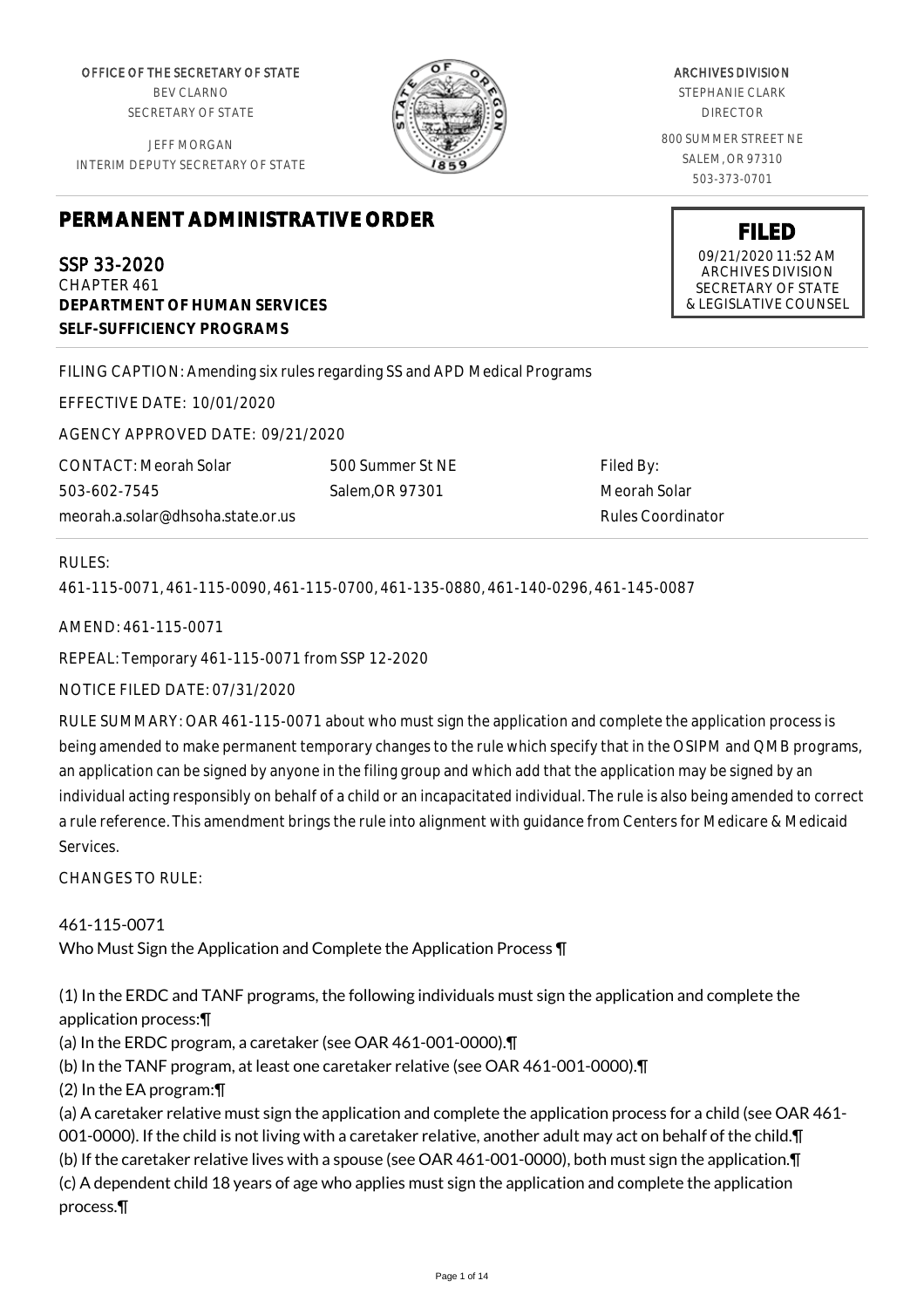(3) In the GA, OSIP, OSIPM, and QMB programs,¶

(a) At least one of the following individuals must sign the application and complete the application process:¶

(A) A member of the filing group (see OAR  $461-1150-0310$ ) 18 years of age or older requesting assistance. In (B) For individuals applying for long-term care (see OAR 461-001-0000) services, the individual's community spouse (see OAR 461-001-0030) who lives with the individual or who was living with the individual immediately prior to the continuous period of care (see OAR 461-001-0030).¶

(C) The authorized representative (see OAR 461-115-0090).¶

(D) If a signature cannot be obtained under paragraphs (A) through (C) of this subsection, anyone 18 years of age or older acting responsibly on behalf of a child under age 18 or an incapacitated individual. I

(b) If the applicant dies prior to the determination of eligibility for OSIPM, the application may be processed if the Department receives the information required to determine eligibility under OAR 461-115-0190(1).¶

(4) In the REF and REFM programs, at least one adult (see OAR 461-110-0430) member of the filing group (see OAR 461-110-0430) must sign the application.¶

(5) In the SNAP program, at least one of the following individuals must sign the application and complete the application process:¶

(a) An adult (see OAR 461-110-0370) or primary person (see OAR 461-001-0015) in the filing group (see OAR 461-110-0370).¶

(b) An adult or primary person excluded from the filing group under OAR 461-110-0370(8)(b).¶

(c) The authorized representative (see OAR 461-001-0000, 461-115-0090, and 461-135-0510) of the filing group.¶

(6) An individual required to sign the application but unable to sign may sign with a mark, witnessed by an employee of the:¶

(a) Branch office (see OAR 461-001-0000); or¶

(b) Public institution (see OAR 461-135-0950), when the individual applying is an inmate (see OAR 461-135-

0950) and is applying for benefits under the OSIPM program.

Statutory/Other Authority: ORS 411.060, 411.070, 411.404, 411.816, 412.049

Statutes/Other Implemented: ORS 411.060, 411.070, 411.081, 411.087, 411.400, 411.404, 411.816, 412.049, 42 CFR 435.907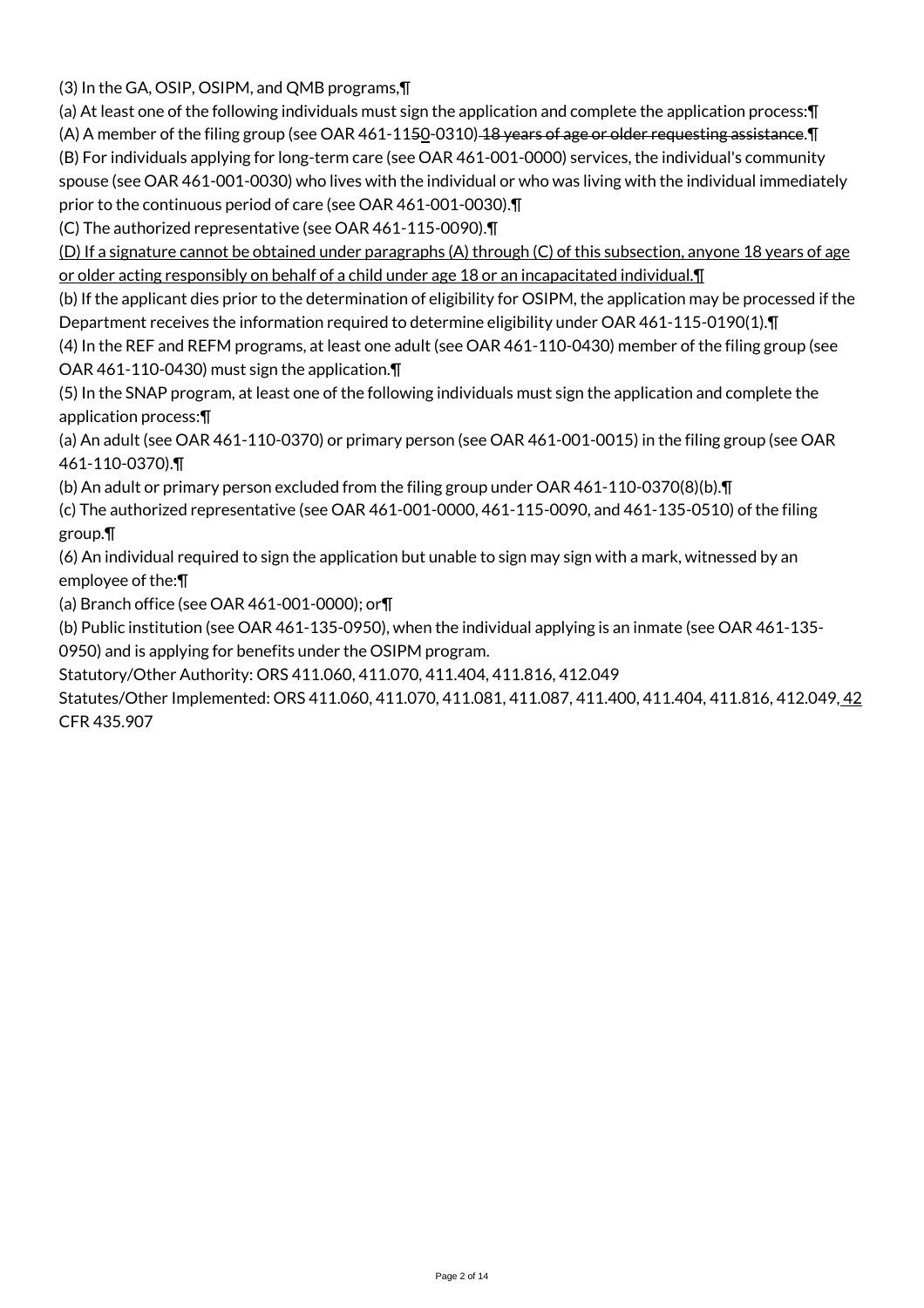#### AMEND: 461-115-0090

REPEAL: Temporary 461-115-0090 from SSP 12-2020

## NOTICE FILED DATE: 07/31/2020

RULE SUMMARY: OAR 461-115-0090 about authorized representatives; general is being amended for all programs to permanently adopt temporary provisions which remove the ability of the Department to designate an authorized representative on someone's behalf. It also permanently adopts provisions that specify an authorized representative must be age 18 or older and that remove a reference to a repealed OAR. These amendments are being made to align with Oregon Statute and guidance from Centers for Medicare & Medicaid Services. The rule is also being amended to permanently remove a rule reference that is no longer valid.

CHANGES TO RULE:

# 461-115-0090

Authorized Representatives; General ¶

(1) "Authorized representative" means an individual oraged 18 years or older or an organization permitted by this rule to act on behalf of an applicant or beneficiary in assisting the applicant or beneficiary with their application, renewal of eligibility, and other on-going communications with the Department.¶

(2) "Department" in this rule refers to the Department of Human Services and the Oregon Health Authority.¶ (3) "Eligibility determination group" in this rule refers to all individuals whose financial and non-financial information are considered in determining program eligibility.¶

(4) In the TA-DVS program, an authorized representative (see section (1) of this rule) may not be established.¶ (5) An authorized representative designated for one program is the authorized representative for all programs and benefits of the head of household (see OAR 461-001-0015), primary person (see OAR 461-001-0000), or primary contact (see OAR 410-200-0015), excluding the TA-DVS program and not when the exception in subsection (6)(c) of this rule applies.¶

(6) Unless limited elsewhere in this rule, an authorized representative may do any of the following:¶ (a) With the exception of the authorized representative designation form and subject to the exception in subsection (c) of this section: complete, sign, and submit any applications, renewals, or documents on behalf of the applicant or beneficiary.¶

(b) Receive copies of notices and other communications from the Department for the applicant or beneficiary.¶ (c) Act on behalf of the applicant or recipient by reporting information and submitting requests to the Department, except an individual's long-term care (see OAR 461-001-0000) services provider may not serve as the designated representative (see OAR 411-004-0010) or representative (see OAR 411-028-0010 and OAR 411-030-0020) of the individual for long-term care services.¶

(7) The following individuals may appoint an authorized representative on a form designated by the Department subject to the limitations listed in sections (4), (5), and (8) - (12) of this rule, unless the individual is included in the eligibility determination group (see section 3 of this rule) solely for the purpose of determining eligibility based on tax filing status:¶

(a) The head of household, primary person, or primary contact of any age.¶

(b) Any individual age 18 and older who is included in each eligibility determination group of the head of household, primary person, or primary contact.¶

(c) An individual given legal guardianship or power of attorney for an individual age 18 and older who is included in each eligibility determination group of the head of household, primary person, or primary contact.¶

(d) If the Department has determined that an authorized representative is needed based on the physical or mental capacity of an individual to handle their own affairs, and an authorized representative has not been designated by the individual, the Department may appoint one.¶

(8) The Department may accept a designation of an authorized representative via any of the following methods, which must include either a handwritten or electronic signature of both the individual designating the authorized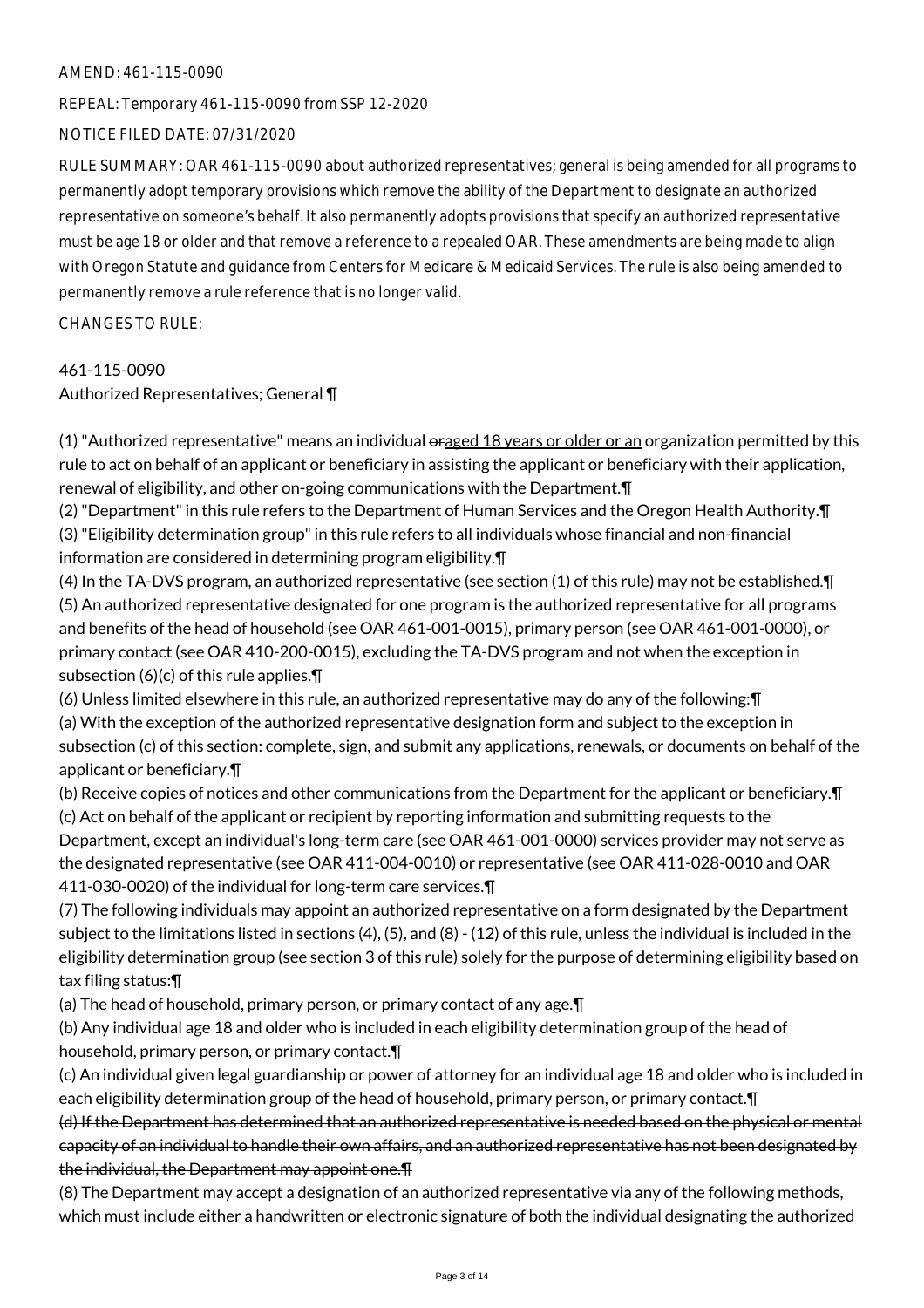representative and the authorized representative:¶

(a) The Internet.¶

(b) E-mail.¶

(c) Mail.¶

(d) Telephonic recording.¶

(e) In person.¶

(f) Other electronic means.¶

(9) The following may not serve as an authorized representative: ¶

(a) An individual serving an Intentional Program Violation (see OAR 461-195-0601), unless the Department determines no one else is available to serve as the authorized representative.¶

(b) Homeless meal providers (see 7 CFR 271.2) for homeless SNAP recipients.¶

(c) A person who may cause harm to the individual.¶

(d) A person who may have a conflict of interest.¶

(e) Department employees or an employee of a contractor involved in the certification or issuance processes for Department program benefits, unless a designated Department official determined no one else is available to serve as an authorized representative and has given approval.¶

(f) Retailers who are authorized to accept Department Electronic Benefit Transfer (EBT) cards, unless a designated Department official determined no one else is available to serve as an authorized representative and has given approval.¶

(10) An individual who resides in a drug or alcohol residential treatment facility identified in OAR 461-135-05510 may apply for SNAP program benefits only through an authorized representative. The authorized representative must be a designated employee of the treatment center. The employee must complete the authorized representative form designated by the Department and follow the responsibilities in OAR 461-115-0145-and OAR 461-135-0550. ¶

(11) An individual with a disability (see OAR 461-001-0015) who participates in the SNAP program while residing in a group living (see OAR 461-001-0015) arrangement (GLA) may apply through an authorized representative or on their own behalf. The GLA must determine if a resident may apply on their own behalf based on the physical and mental ability of the resident to handle their own affairs. If the authorized representative is a designated employee of the GLA, the employee must complete the authorized representative form designated by the Department and follow the responsibilities in OAR 461-115-0145.¶

(12) While the individual is residing in a correctional facility or during a temporary period of hospitalization that occurs outside of the correctional facility, a designee of a correctional facility may apply for the OSIPM and QMB programs on behalf of an individual for the purpose of establishing eligibility for medical assistance.¶

(a) The designee may obtain information necessary to determine eligibility for medical assistance, including the person's Social Security number or information that is not otherwise subject to disclosure under ORS 411.320 or ORS 413.175. ¶

(b) The information obtained under subsection (a) of this section may be used only for the purpose of assisting the person in applying for medical assistance and may not be re-disclosed without the authorization of the individual.¶

(13) The authorized representative must maintain the confidentiality of any information provided by the Department regarding the represented individual.¶

- (14) An individual or organization ceases to be an authorized representative when:¶
- (a) A represented individual notifies the Department that the designation is terminated;¶
- (b) A represented individual appoints a different authorized representative;¶
- (c) The authorized representative notifies the Department that the designation is terminated;¶

(d) The Department determines the authorized representative is no longer permitted to be the authorized representative; or¶

(e) There is a change in the legal authority upon which the individual or organization's authority was based.¶

(15) An authorized representative may be subject to an overpayment (see OAR 461-195-0501 and OAR 461-195-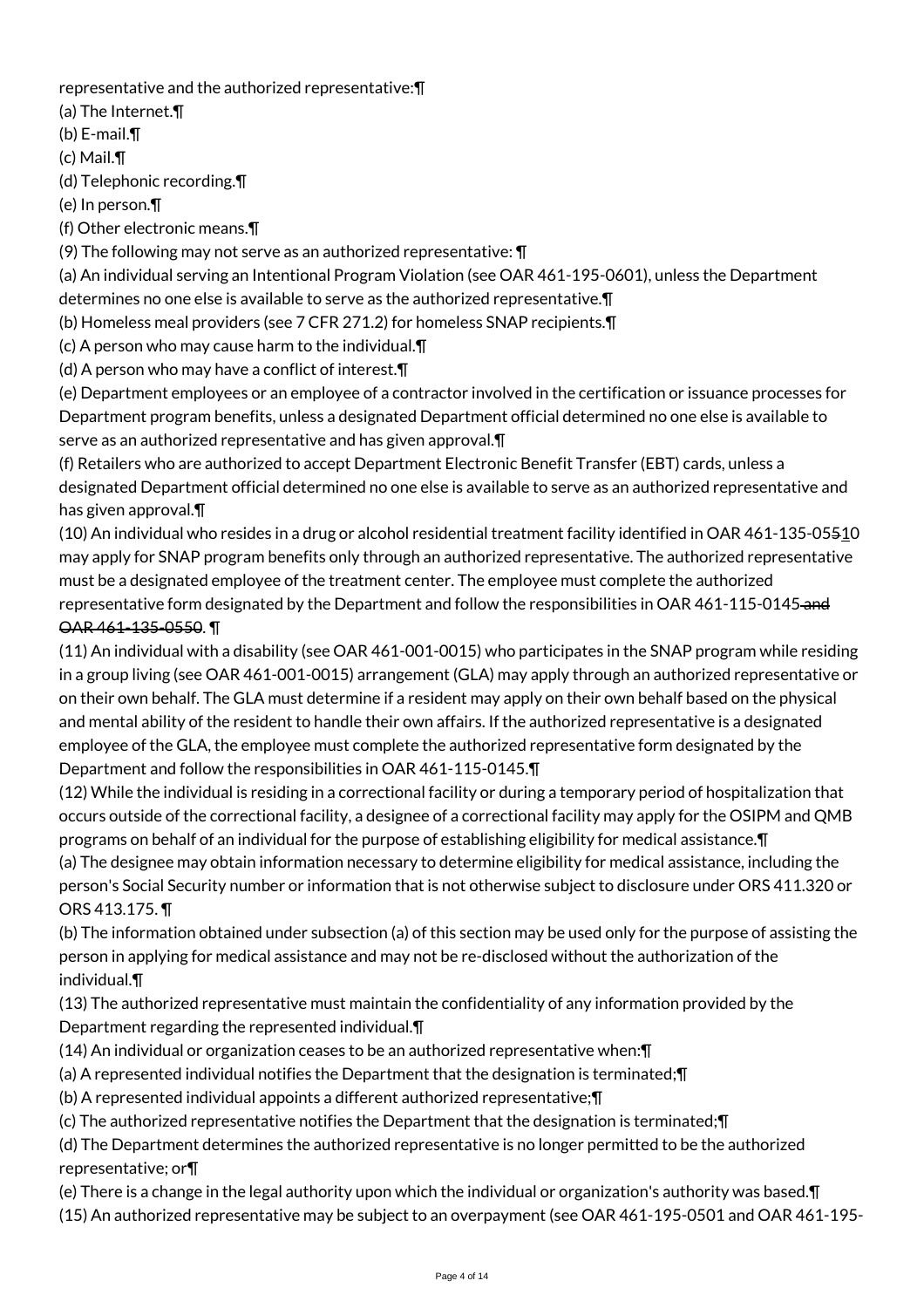0541) in addition to other penalties. These other penalties include:¶

(a) In GLA or drug or alcohol residential treatment facilities, the facility may be prosecuted under applicable federal or state law.¶

(b) For an authorized representative not covered by subsection (a) of this section, the Department may prohibit the person from serving as an authorized representative for one year.

Statutory/Other Authority: ORS 409.050, 411.060, 411.404, 411.816, 412.014, 412.049, 413.085, 414.685, 329A.500

Statutes/Other Implemented: ORS 409.010, 411.060, 411.404, 411.447, 411.816, 412.014, 412.049, 411.117, 329A.500, 7 CFR 273.2, 42 CFR 435.907, 42 CFR 435.923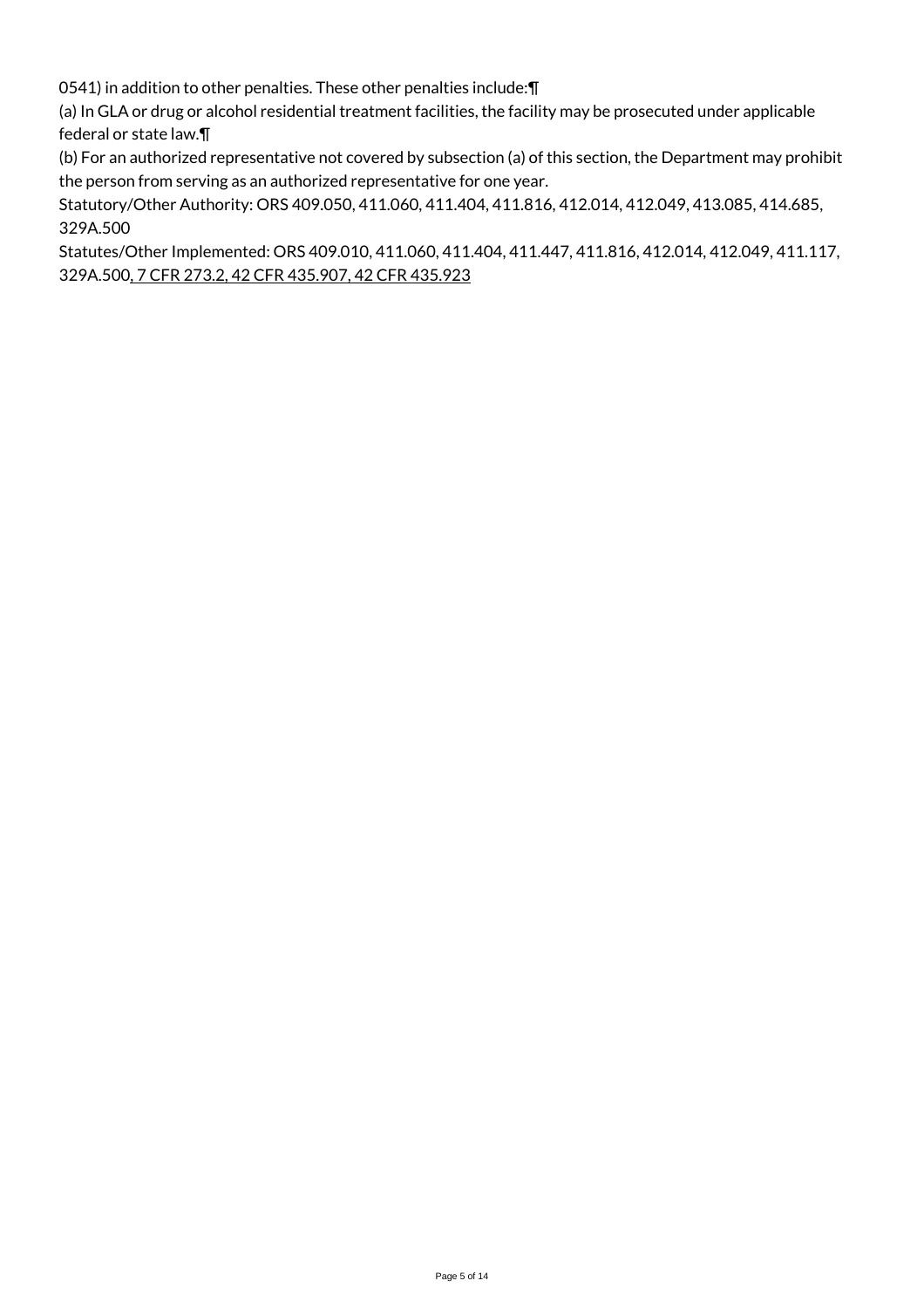# AMEND: 461-115-0700

# NOTICE FILED DATE: 07/31/2020

RULE SUMMARY: OAR 461-115-0700 about Required Verification; GA, OSIP, OSIPM, and QMB, is being amended to update information and requirements regarding asset verification for non-MAGI medical programs and remove repetitive language. This amendment will make verification process and requirements more clear.

CHANGES TO RULE:

# 461-115-0700

Required Verification; GA, OSIP, OSIPM, and QMB ¶

In the GA, OSIP, OSIPM, and QMB programs:¶

(1) All eligibility (see OAR 461-001-0000) factors, including identity, must be verified at initial application, when there is a change to any factor, and whenever eligibility for benefits becomes questionable. See OAR 461-115-

0704 for the requirements to provide verification of citizenship and immigration status.¶

(2) Methods of verifying information include the following:¶

(a) Electronic. Information available and provided to the Department from an electronic source, including but not limited to:¶

(A) State Wage Information Collection Agency.¶

(B) Internal Revenue Service.¶

(C) Social Security Administration.¶

(D) State Unemployment Compensation Agency.¶

(E) State agencies administering programs under Title 1, 10, 14, or 16 of the Social Security Act.¶

(F) SNAP agencies.¶

(G) Other insurance affordability programs.¶

- (H) The Department of Treasury.¶
- (I) The Department of Homeland Security.¶

(J) Asset Verification System.¶

(b) Self-attestation. Information provided orally or in writing by or on behalf of an individual.¶

(c) Documentation. Documentary evidence provided by or on behalf of an individual, or obtained by the

Department from a third party.¶

(3) If necessary, information needed to determine eligibility must be provided by or on behalf of the individual requesting benefits.¶

(4) The Department must allow a reasonable amount of time to provide additional information, if necessary.¶ (5) Financial eligibility.¶

(a) In the OSIP, OSIPM, and QMB-DW programs, if the total self-attested value of gross "liquid resources" of the financial group (see OAR 461-110-0530) is less than \$400, further verification of the value of "liquid resources" is only required if questionable. For the purposes of this rule, "liquid resources" include cash as well as other resources that can be converted to cash within 20 business days, except that the cash surrender value of a life insurance policy is not considered a liquid resource.¶

(b) The Department must request and use information relevant to verifying eligibility from available electronic sources.¶

(c) Except as provided for in subsection (ec) of this section, the Department must use the information it receives from an electronic source to verify eligibility without requiring additional documentation.request and use information from available electronic sources, without requiring additional documentation, to verify eligibility and for budgeting (see OAR 461-001-0000). ¶

(dc) The Department may request additional documentation from the individual if:¶

(A) The information is not available to the Department electronically.¶

(B) The information provided by self-attestation differs from the information received electronically and the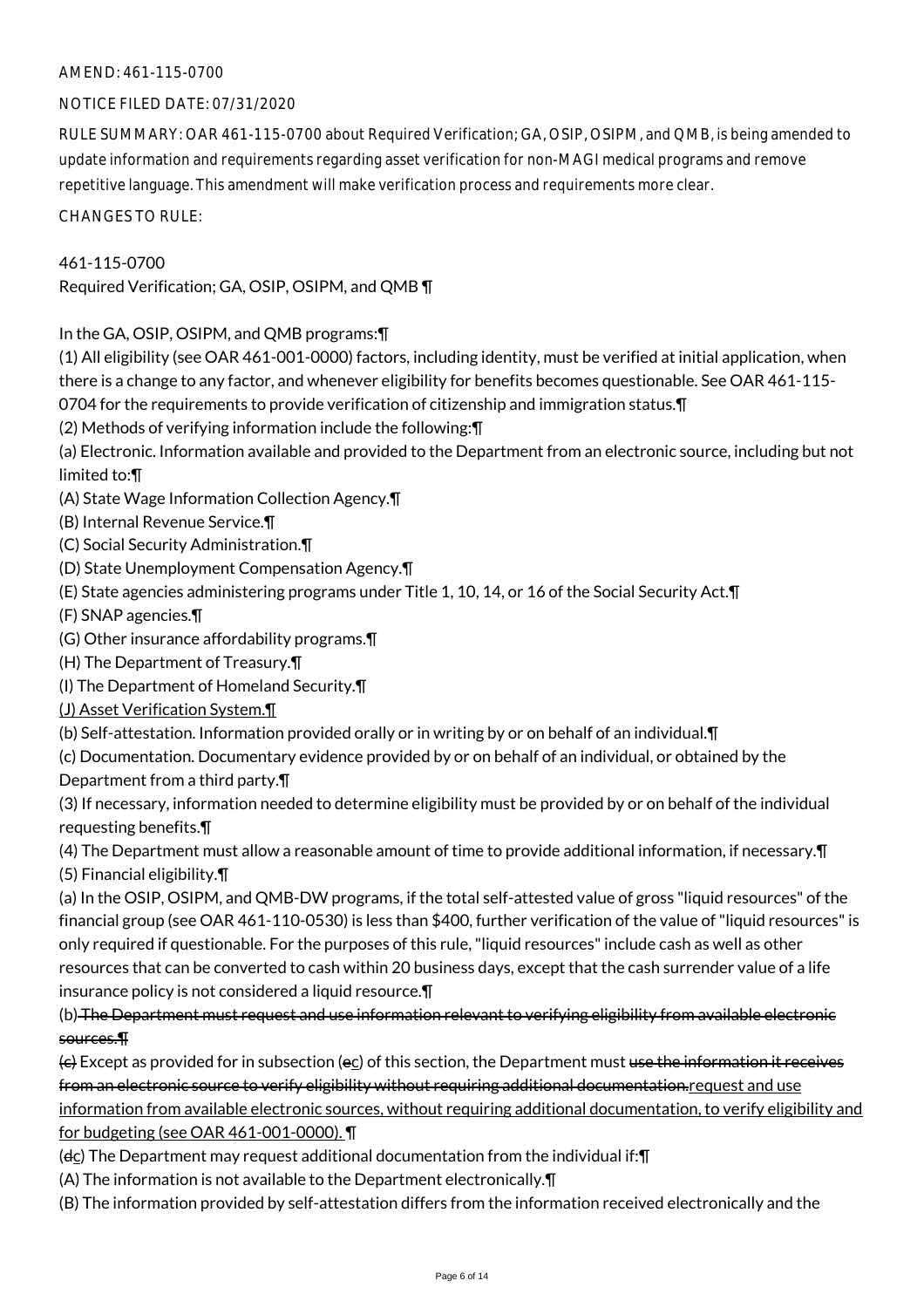individual or person acting on the individual's behalf could not provide a statement which reasonably explains the discrepancy.¶

(e) For individuals receiving or applying for long-term-care (see OAR 461-001-0000) and subject to the provisions of OAR 461-160-0610, the Department mayd) The Department must use the Asset Verification System when a resource or transfer of assets (see OAR 461-140-0210 to 461-140-0300) evaluation is necessary to determine eligibility. Consent to use the Asset Verification System is request additional documentation from the individual if the information provided by self-attestation differs from the information the Department receives from an electronic sourceired and a condition of eligibility. If resource information is not available, or not returned, through the Asset Verification System, or differs from self-attested information, resource documentation may be requested directly from the individual, subject to the other requirements of this section.¶

(6) Identity.¶

(a) Except as provided for in subsections (c) and (d) of this section, individuals must provide documentation to verify identity.¶

(b) The Department must accept the following as proof of identity, provided such document has a photograph or other identifying information sufficient to establish identity, such as name, age, race, height, weight, eye color, or address:¶

(A) Driver's license issued by a state or territory.¶

- (B) School identification card.¶
- (C) U.S. military card or draft record.¶

(D) Identification card issued by the federal, state, or local government.¶

(E) Military dependent identification card.¶

(F) U.S. Coast Guard Merchant Mariner card.¶

(G) For children under the age 19, a clinic, doctor, hospital, or school record, including preschool or day care records.¶

(H) Two other documents containing consistent information that corroborates an applicant's identity. Such documents can include employer identification cards; high school, high school equivalency, and college diplomas; marriage certificates; divorce decrees; and property deeds or titles.¶

(c) The Department may accept the finding of identity from a federal or another state agency for the purposes of public assistance, law enforcement, internal revenue or tax bureau, or corrections, if the agency has verified and certified the identity of the individual.¶

(d) If the individual does not have any document specified in subsection (b) of this section, and identity cannot be verified under subsection (c) of this section, the Department must accept an affidavit signed, under penalty of perjury, by an individual other than the applicant who can reasonably attest to the applicant's identity. Such affidavit must contain the individual's name and other identifying information described in subsection (b) of this section.¶

(7) Social Security numbers. The Department must verify that the SSN furnished by an individual was issued to that individual. Acceptable sources of verification must show a correct Social Security number, including but not limited to:¶

- (a) Social Security Card.¶
- (b) Social Security award letters or other correspondence or forms bearing the individual's SSN.¶
- (c) Medicare card, if the individual is receiving Medicare off his or hetheir own record. T
- (d) Information provided electronically to the Department from the Social Security Administration.¶
- (e) Wage stubs or unemployment records.¶
- (f) IRS forms or letters.¶

(8) Pregnancy. The Department must accept self-attestation of pregnancy unless the state has Department has information that is not reasonably compatible with such attestation.¶

(9) Residency, age, date of birth, household size. The Department may accept self-attestation as verification of residency, age, date of birth, and household size, unless the statement differs from information available to the Department electronically or otherwise, in which case the Department may require the individual to provide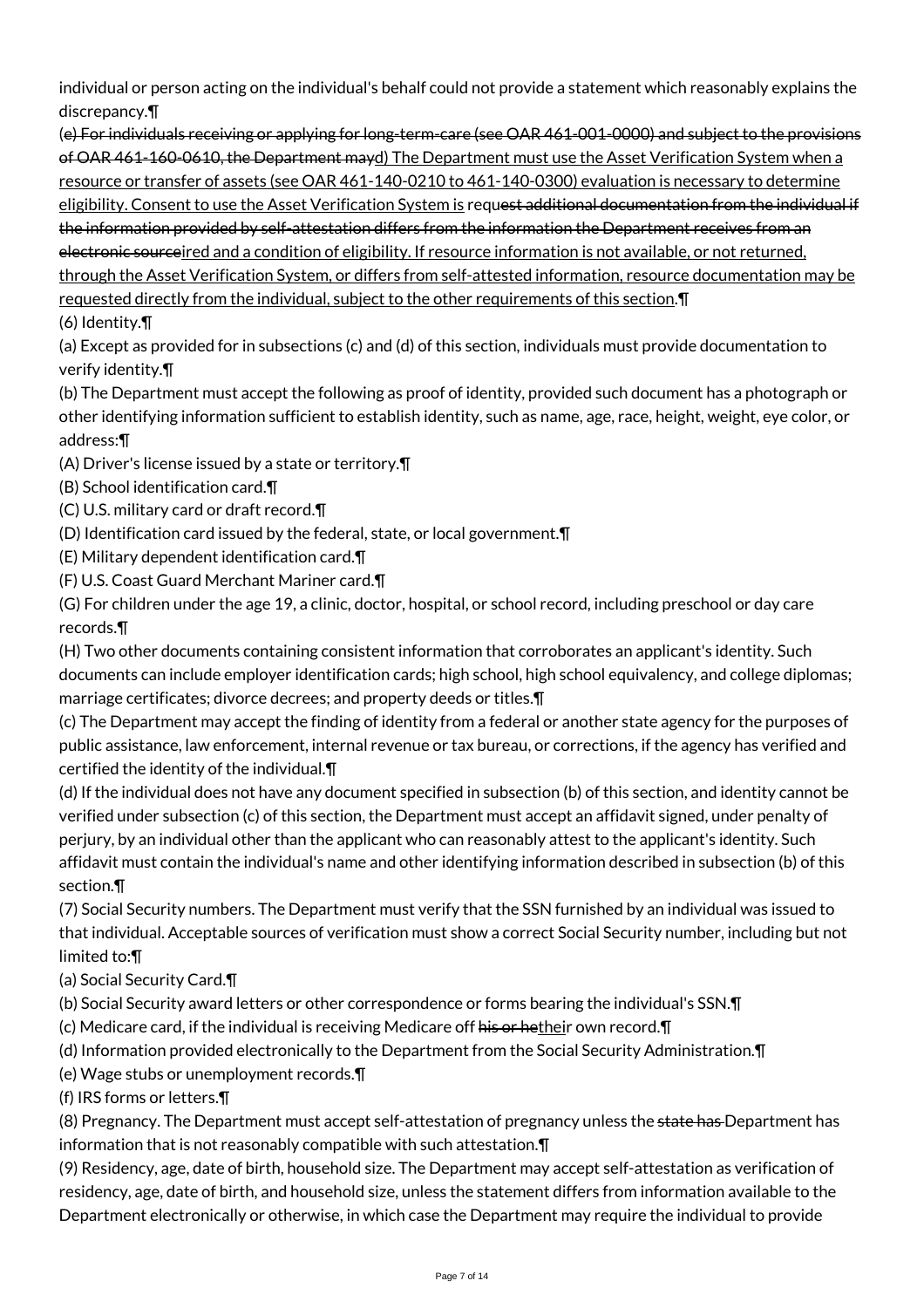# documentation.¶

(10) If the Department is unable to verify information electronically or from a third party, the Department will accept, on a case-by-case basis, self-attestation to verify all eligibility criteria, except citizenship and immigration status, under the following circumstances:¶

(a) Documentation does not exist at initial application or redetermination; or¶

(b) Documentation is not reasonably available at initial application or redetermination, such as in the case of homelessness, domestic violence, or natural disaster.¶

(11) The Department may not deny, close, or reduce benefits if verification available to the Department is incompatible or absent, and the Department did not request additional information from the individual. Statutory/Other Authority: 411.070, 411.404, 411.706, 413.085, 414.685, ORS 409.050, 411.060, 411.402, 42 USC 1396W

Statutes/Other Implemented: ORS 409.010, 409.050, 411.060, 411.070, 411.404, 411.706, 413.085, 414.685, 414.839, 411.402, 42 USC 1396W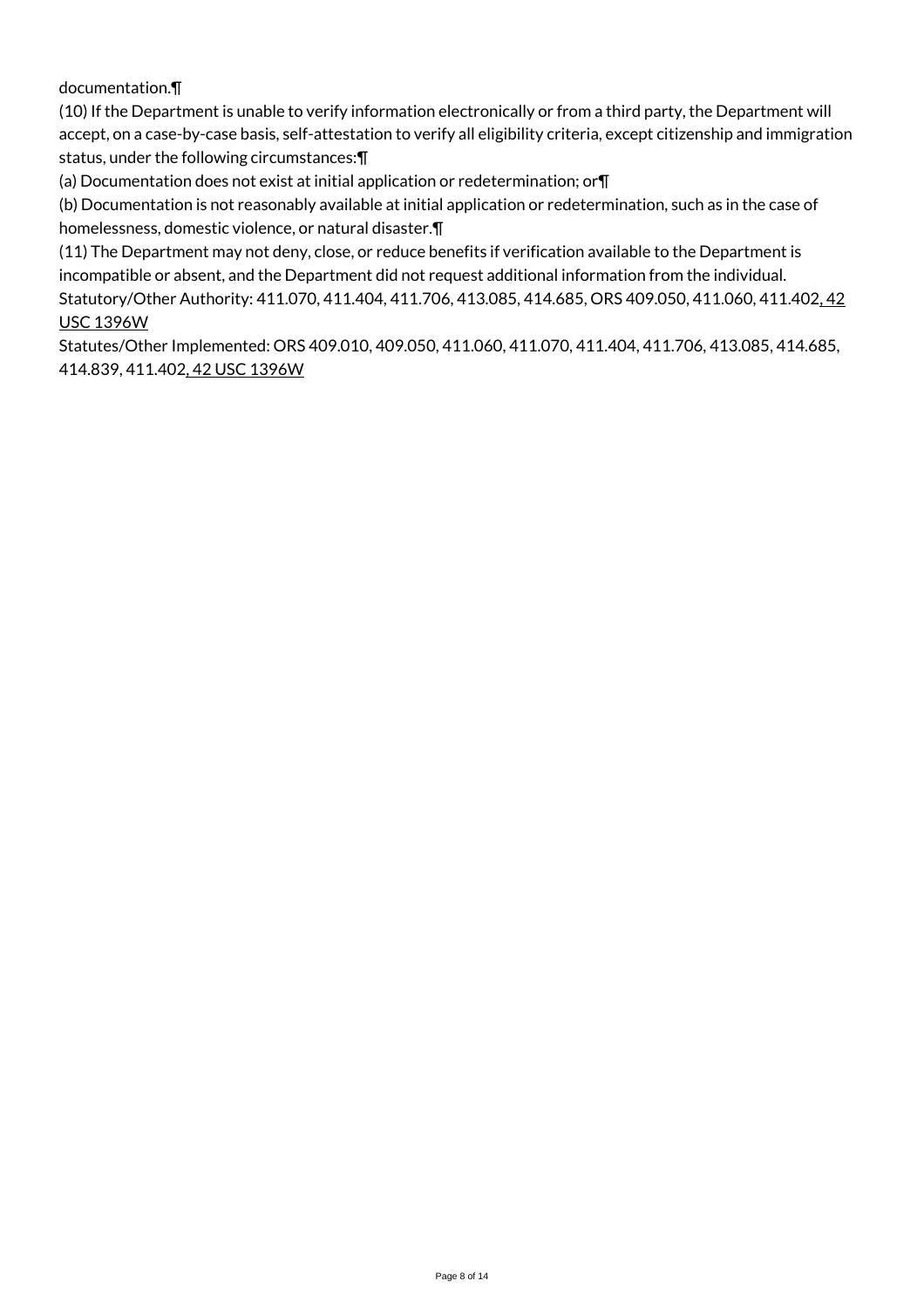ADOPT: 461-135-0880

REPEAL: Temporary 461-135-0880 from SSP 30-2020

NOTICE FILED DATE: 07/31/2020

RULE SUMMARY: OAR 461-135-0880 about OSIPM and QMB programs; COVID-19, is being adopted permanently to allow the Department to permanently adopt temporary rule provisions regarding the OSIPM and QMB programs in the event of a pandemic.

CHANGES TO RULE:

461-135-0880

OSIPM and QMB Programs; COVID-19

The provisions in this rule apply to the OSIPM and QMB programs. ¶

(1) The Department amends the following rules or rule sections regarding the OSIPM and QMB programs.¶

(a) OAR 461-115-0700,¶

(b) OAR 461-180-0030,¶

(c) OAR 461-180-0040(4) and (5),¶

(d) OAR 461-180-0120(1), (2), and (3)(b).¶

(2) Notwithstanding OAR 461-180-0030, OAR 461-180-0040(4) and (5), OAR 461-180-0120(1), (2), and (3)(b),

the Department shall suspend the effective date for all actions that reduce or close OSIPM or QMB program

benefits, except for: ¶

(a) Program closures when an individual:¶

(A) Passes away,¶

(B) Is confirmed to have moved out of state,¶

(C) Requests a voluntary closure,¶

(D) In the QMB programs, is no longer eligible for Medicare, ¶

(E) Is approved for a one-time cash payment, such as a special needs payment for home repairs, or¶

(F) Is no longer eligible for an ongoing special needs payment, except when ineligibility is due to a change in service setting.¶

(b) Benefit reductions when an individual requests a voluntary reduction.¶

(c) Increases to client liability when restoring previous liability after a one-time medical deduction.¶

(3) The Department shall accept "electronic signature" on all forms for the OSIPM and QMB programs. For the

purposes of this rule, electronic signature is defined as:¶

(a) A written signature submitted digitally via email, or fax.¶

(b) A signature submitted through a Department electronic application system.¶

(c) A signature submitted telephonically. For telephonic signatures:¶

(A) The Department will make an effort to authenticate the identity of the individual providing the telephonic signature, ¶

(B) The individual shall be made aware of the rights and responsibilities listed in the form,¶

(C) The individual shall be made aware that the statement of their full name is being accepted as their signature,  $\P$ 

(D) The Department shall send a copy of the telephonically signed document to the individual, and ¶

(E) The Department shall make record of the telephonic signature.¶

(4) Notwithstanding OAR 461-115-0700, the Department will accept self-attestation (see OAR 461-115-

0700(2)(b)) to verify all eligibility criteria, except citizenship and noncitizen status.¶

(5) The provisions of this rule shall end on the last day of the month in which the public health emergency

declaration by the Secretary of Health and Human Services under section 319 of the Public Health Service Act based on an outbreak of coronavirus disease 2019 (COVID-19) is lifted.

Statutory/Other Authority: 409.050, 411.060, 411.070, 411.083, 412.006, ORS 84.001 to 84.061, 412.009, 412.024, 412.049, 412.064, 412.089

Statutes/Other Implemented: 411.060, 411.070, 411.083, 412.006, ORS 84.001 to 84.061, 412.009, 412.024,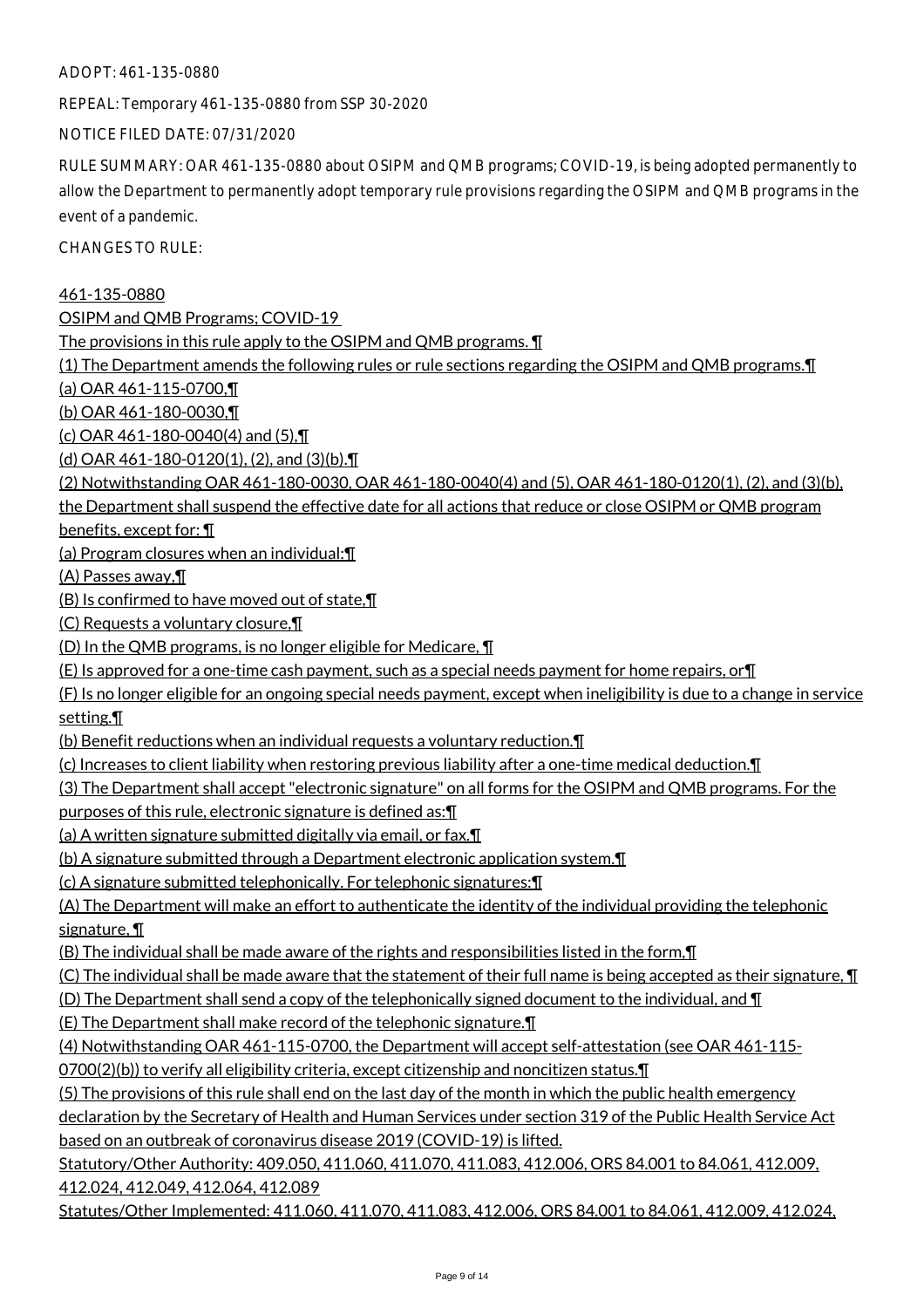412.049, 412.064, 412.089, 409.010, 411.081, 411.087, 45 CFR 206.10, 45 CFR 263.2, 45 CFR 400.155, Pub. L. 116-127, 42 CFR 435.907, 42 CFR 435.914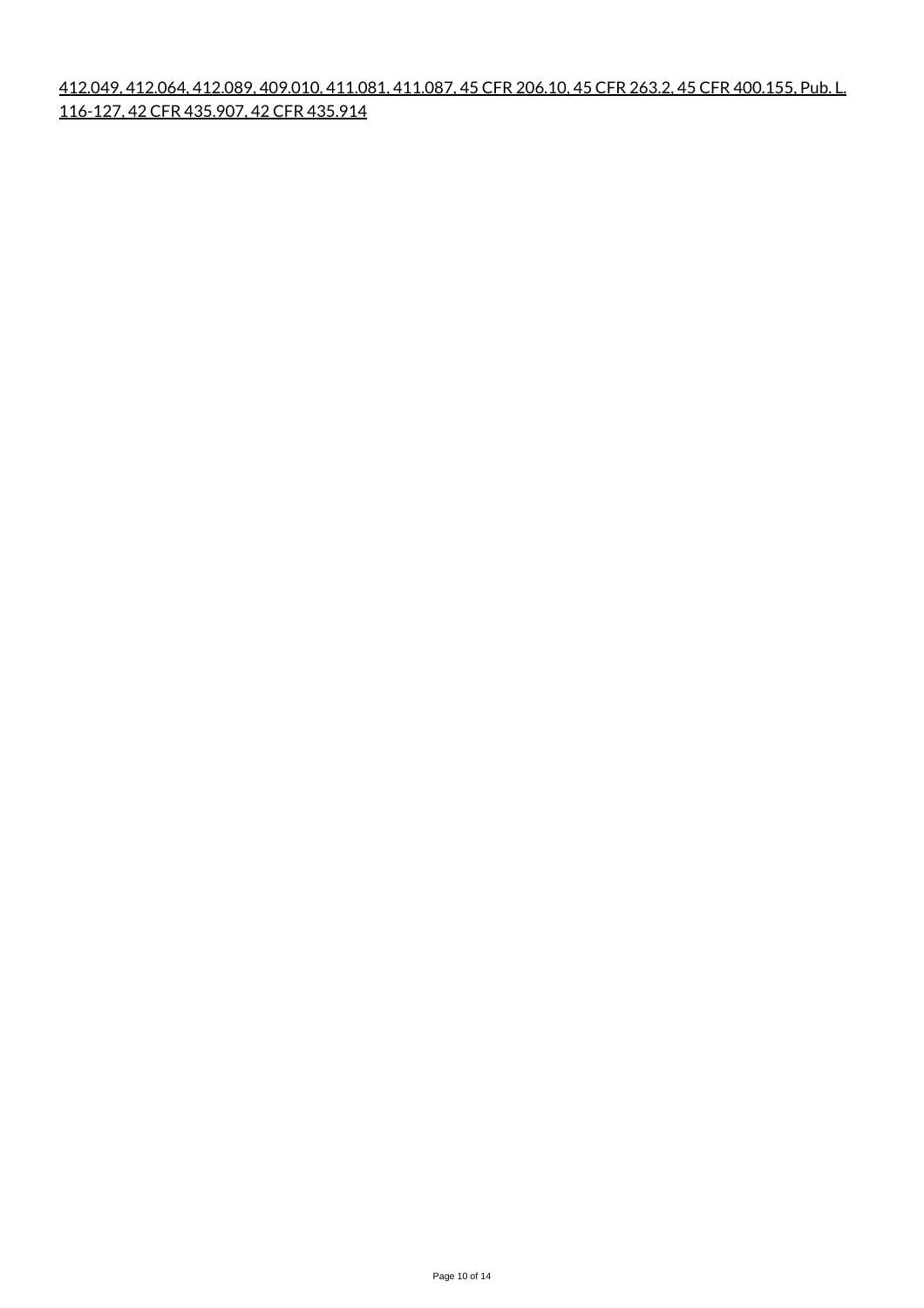## AMEND: 461-140-0296

REPEAL: Temporary 461-140-0296 from SSP 27-2020

NOTICE FILED DATE: 07/31/2020

RULE SUMMARY: OAR 461-140-0296 about Length of Disqualification Due to an Asset Transfer; OSIP and OSIPM, in the Oregon Supplemental Income Program (OSIP) and Oregon Supplemental Income Program Medical (OSIPM) programs is being amended to to make permanent a temporary rule update of the amount used to calculate the number of months of ineligibility due to a disqualifying transfer of assets. This amount is calculated by using the average monthly cost to a private patient of nursing facility services in Oregon.

CHANGES TO RULE:

# 461-140-0296

Length of Disqualification Due to an Asset Transfer; OSIP and OSIPM ¶

(1) This rule applies to individuals in the OSIP and OSIPM programs who live in a nonstandard living arrangement (see OAR 461-001-0000) and is retroactively effective July 6, 2020.¶

(2) A financial group (see OAR 461-110-0530) containing a member disqualified due to the transfer of an asset is disqualified from receiving benefits. The length of a disqualification period resulting from the transfer is the number of months equal to the uncompensated value (see OAR 461-140-0250) for the transfer divided by the following dollar amount:¶

(a) If the initial month (see OAR 461-001-0000) is prior to October 1, 1998-\$2,595.¶

(b) If the initial month is on or after October 1, 1998 and prior to October 1, 2000-\$3,320.¶

(c) If the initial month is on or after October 1, 2000 and prior to October 1, 2002-\$3,750.¶

(d) If the initial month is on or after October 1, 2002 and prior to October 1, 2004-\$4,300.¶

(e) If the initial month is on or after October 1, 2004 and prior to October 1, 2006-\$4,700.¶

(f) If the initial month is on or after October 1, 2006 and prior to October 1, 2008-\$5,360.¶

(g) If the initial month is on or after October 1, 2008 and prior to October 1, 2010-\$6,494.¶

(h) If the initial month is on or after October 1, 2010 and prior to October 1, 2016-\$7,663.¶

(i) If the initial month is on or after October 1, 2016 and prior to October 1, 2018--\$8,425.¶

(i) If the initial month is on or after October 1, 2018---\$8,784 and prior to October 1, 2020 ---\$8,784, $\P$ (k) If the initial month is on or after October 1, 2020---\$9,551.¶

(3) For transfers by an individual and the spouse of an individual that occurred before July 1, 2006:¶

(a) Add together the uncompensated value of all transfers made in one calendar month and treat this total as one transfer.¶

(b) If the uncompensated value of the transfer is less than the applicable dollar amount identified in subsections (2)(a) to (2)( $\frac{1}{16}$ ) of this rule, there is no disqualification. $\P$ 

(c) If there are multiple transfers in amounts equal to or greater than the applicable dollar amount identified in subsections (2)(a) to (2)( $\frac{1}{2}$ ) of this rule, each disqualification period is calculated separately. T

(d) The number of months resulting from the calculation in section (2) of this rule is rounded down to the next whole number.¶

(e) Except as provided in subsection (3)(f) of this rule, the first month of the disqualification is the month the asset was transferred.¶

(f) If disqualification periods calculated in accordance with this rule overlap, the periods are applied sequentially so that no two penalty periods overlap.¶

(g) If both spouses of a couple are in a nonstandard living arrangement, part of the disqualification is apportioned to each of them. If one member of the couple is serving a disqualification when the other member of the couple begins living in a nonstandard living arrangement, any remaining disqualification is apportioned equally to each member of the couple. If one spouse is unable to serve the resulting disqualification period for any reason, the remaining disqualification applicable to both spouses must be served by the remaining spouse.¶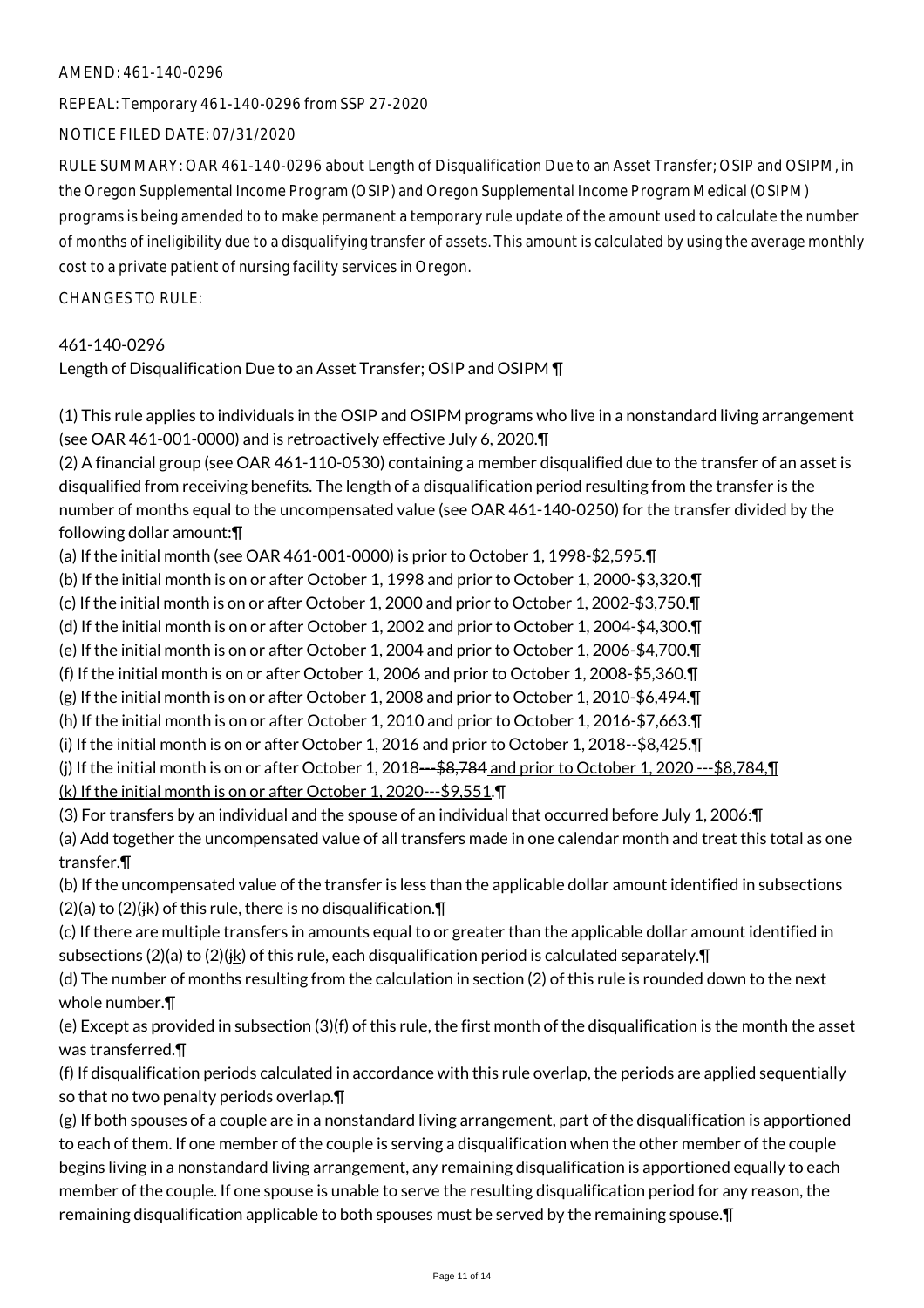(4) For transfers by an individual and the spouse of an individual that occurred on or after July 1, 2006 and for income cap trusts under OAR 461-145-0540(10)(c) that accumulate funds in excess of the applicable dollar amount identified in subsections (2)(a) to (2)( $\frac{1}{2}$ ) of this rule:  $\P$ 

(a) If there are multiple transfers by the individual and the spouse of the individual, including any transfer less than the applicable dollar amount identified in subsections  $(2)(a)$  to  $(2)(ik)$  of this rule, the value of all transfers are added together before dividing by the applicable dollar amount identified in subsections (2)(a) to (2)( $\frac{1}{16}$ ) of this rule. For an income cap trust, the calculation in section (2) of this rule is performed as soon as, but not before, funds have accumulated to at least the applicable dollar amount identified in subsections (2)(a) to (2)(ik) of this rule.¶

(b) The quotient resulting from the calculation in section (2) of this rule is not rounded. The whole number of the quotient is the number of full months the financial group is disqualified. This number might be zero full months. The remaining decimal or fraction of the quotient is used to calculate a partial month disqualification, which may be in addition to one or more full months. This remaining decimal or fraction is converted to a number of days by multiplying the decimal or fraction by the number of days in the month following the last full month of the disqualification period, if any. If this calculation results in a fraction of a day, the fraction of a day is rounded down.¶

(c) Notwithstanding when the Department learns of a disqualifying transfer, the first month of the disqualification is:¶

(A) For an individual who transfers an asset while he or she is already receiving Department-paid long-term care (see OAR 461-001-0000) or home and community-based care (see OAR 461-001-0030) in a nonstandard living arrangement, the month following the month the asset was transferred, except that if disqualification periods calculated in accordance with this rule overlap, the periods are applied sequentially so that no two penalty periods overlap.¶

(B) For an applicant who transfers an asset prior to submitting an application and being determined eligible and for an individual who transfers an asset while he or she is already receiving benefits in a standard living arrangement (see OAR 461-001-0000), the date of request (see OAR 461-115-0030) for long-term care or home and community-based care as long as the applicant or individual would otherwise be eligible but for this disqualification period. If the applicant or individual is not otherwise eligible on the date of request, the disqualification begins the first date following the date of request that the applicant or individual would be otherwise eligible but for the disqualification period.¶

(d) If both spouses of a couple are in a nonstandard living arrangement, part of the disqualification is apportioned to each of them. If one member of the couple is serving a disqualification when the other member of the couple begins living in a nonstandard living arrangement, any remaining disqualification is apportioned equally to each member of the couple. If one spouse is unable to serve the resulting disqualification period for any reason, the remaining disqualification applicable to both spouses must be served by the remaining spouse.¶

(5) If an asset is owned by more than one person, by joint tenancy, tenancy in common, or similar arrangement, the share of the asset owned by the individual is considered transferred when any action is taken either by the individual or any other person that reduces or eliminates the individual's control or ownership in the individual's share of the asset.¶

(6) For an annuity that is a disqualifying transfer under section (11) of OAR 461-145-0022, the disqualification period is calculated based on the uncompensated value as calculated under OAR 461-140-0250, unless the only requirement that is not met is that the annuity pays beyond the actuarial life expectancy of the annuitant. If the annuity pays beyond the actuarial life expectancy of the annuitant, the disqualification is calculated according to section (7) of this rule.¶

(7) If an individual or the spouse of an individual purchases an annuity on or before December 31, 2005, and the only requirement that is not met is that the annuity pays benefits beyond the actuarial life expectancy of the annuitant, as determined by the Period Life Table of the Office of the Chief Actuary of the Social Security Administration, a disqualification period is assessed for the value of the annuity beyond the actuarial life expectancy of the annuitant.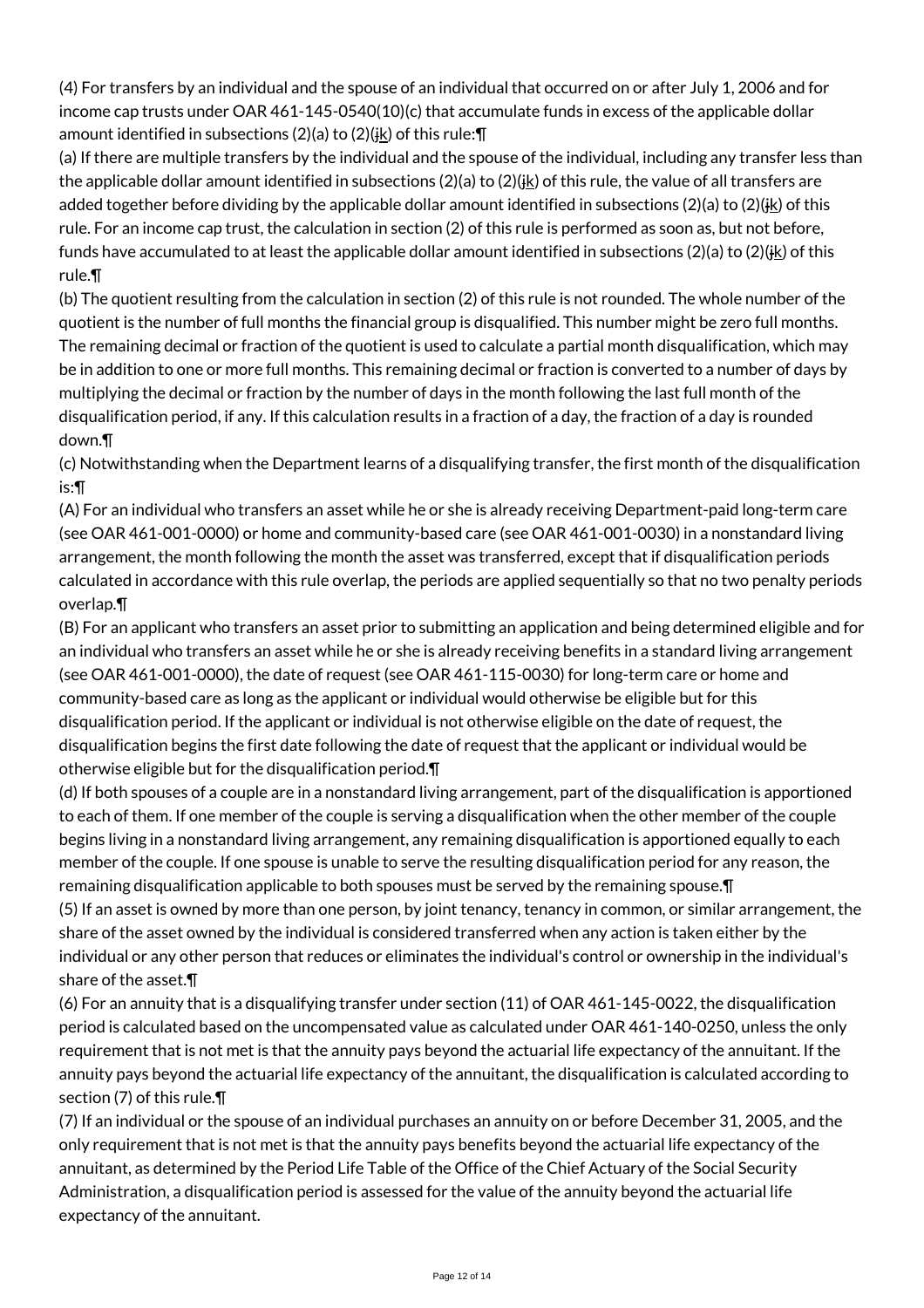Statutory/Other Authority: ORS 413.085, 414.685, ORS 409.050, 411.060, 411.704, 411.706 Statutes/Other Implemented: 42 USC 1396p, ORS 409.010, 411.060, 411.704, 411.706